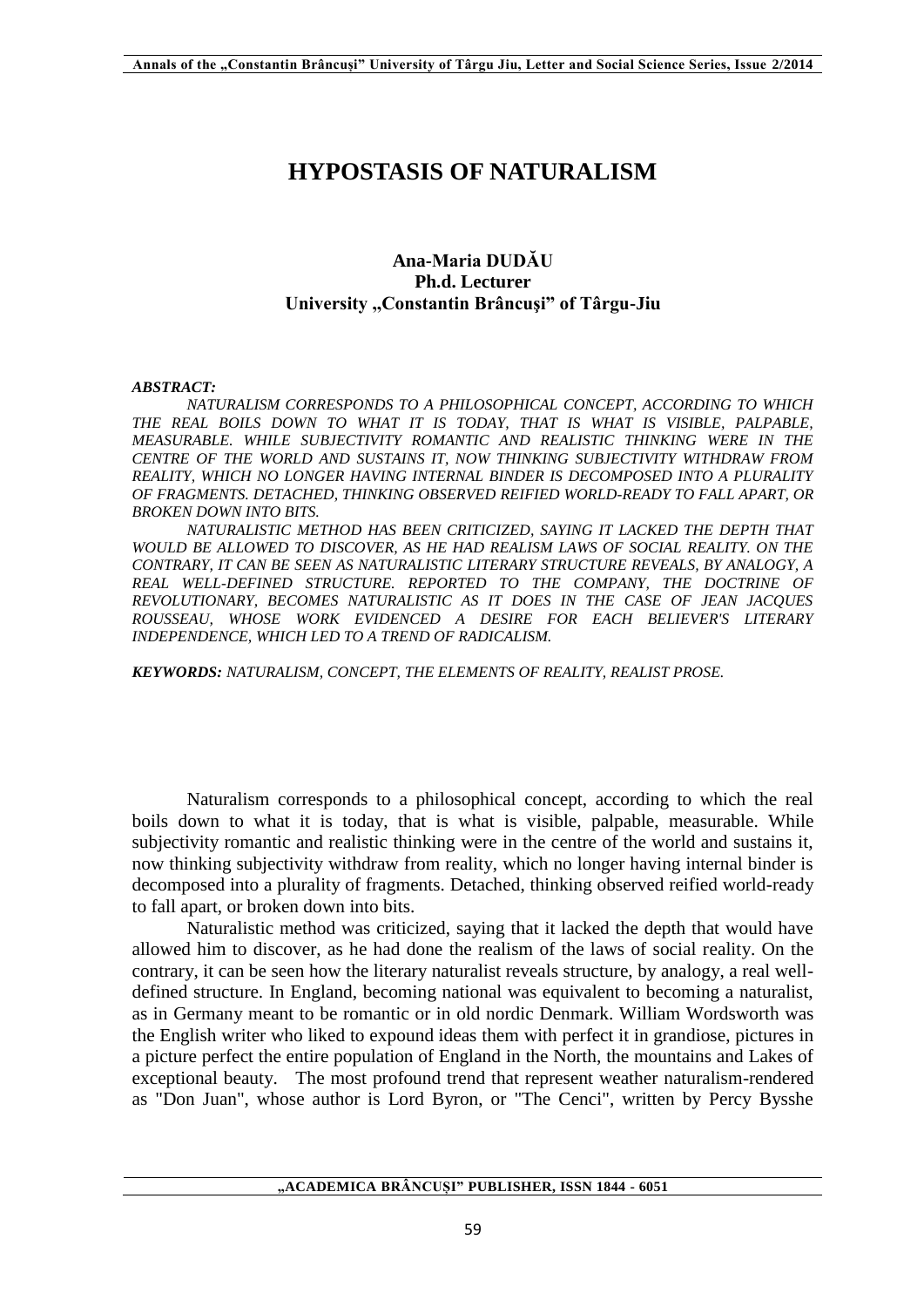Shelly. "In England the doctrine of naturalist is so strong that crosses the romantic supernaturalism promoted by Samuel Coleridge, as much as the belief in revelation of the Anglican Church in artistic creation of William Wordsworth and revolutionary liberalism of Lord Byron or historical interest to Walter Scott." Within the above mentioned writers works, naturalism is not dominant within their personal beliefs, and in their artistic guidelines. Here's what he said about the critic George Brands English realism: realism, This "rich force based on different English qualities such as love of country or the sea. Most poets that appear during this period are from either country or sailors. English Muse is always friendly and the estates of castles ". Another feature of English naturalism is their interest for the animal world, with predilection towards domestic animals, as a result of their English home. An old English tradition said that England would be the Queen of the seas, presented as symbols of freedom. You can notice the abundance of paintings with marine or aquatic issue.

Reported to the company, the doctrine of revolutionary, becomes naturalistic as it does in the case of Jean Jacques Rousseau, whose work evidenced a desire for each believer's literary independence, which led to a trend of radicalism. As a result of love and admiration towards nature, children, peasants and animals, William Wordsworth, initiates naturalism, as love towards nature. When we talk about Samuel Coleridge, however, the situation changes because its naturalism is intertwined with contemporary German romanticism, which follows in the legends and superstitions, but without being caught in his foolish excesses, due to the naturalistic treatment and its responsiveness towards the Earth and the sea-in fact, versus the reality.

In terms of realistic prose, it made itself felt through writers such as Charles Dickens, William Thackeray, the Bronte sisters, and last but not least: George Eliot (Mary Ann Evens in reality). Charles Dickens was one of the writers whose autobiography is found in cold and small and chilly world it portrays in his work. He was a realist par excellence and a keen observer of life, taking attitudes on facts humanity, always having regard to the social misery, the obsession with wickedness his fellowmen and the injustices that are. The conception and its realistic vision have been fuelled by hatred of capitalism and the manifest sympathy for the bourgeoisie which belonged to and that you see it as a model of virtue.

In his novels, Charles Dickens plays exclusively black part of society and of its time, made up of judges, lawyers crooks and corrupt Presidents in vain illusions, sellers with absurd provisions of laws, with delayed premeditated and processes with tough prison regime, as can be seen in the novel, "Pickwick Poppers", in which realism appears used as a stylistic technique evidenced by the miserable conditions in which diseases, poor food and infect it produce physical and psychological trauma. The whole work from which you can quote the best known novels: "Oliver Twist", "great expectations", "Carranza", bring to the fore the man's simple, uncomplicated deep, philosophical and existential order, furnished with kindness leads to weaknesses that make him sympathetic, a man burdened with a hard life, presented with a critical high realism and expressiveness.

Also the characters that we have outlined in their work, the Bronte sisters lived in a medium gravy and stiff in an unhappy family, experience which it has printed a bleak vision of life. The three Bronte sisters represented a pivotal moment in British realism. Their works are individualized by slightly poetized of suffering, of patience, of reconciliation with fate, common, and Charles Dickens.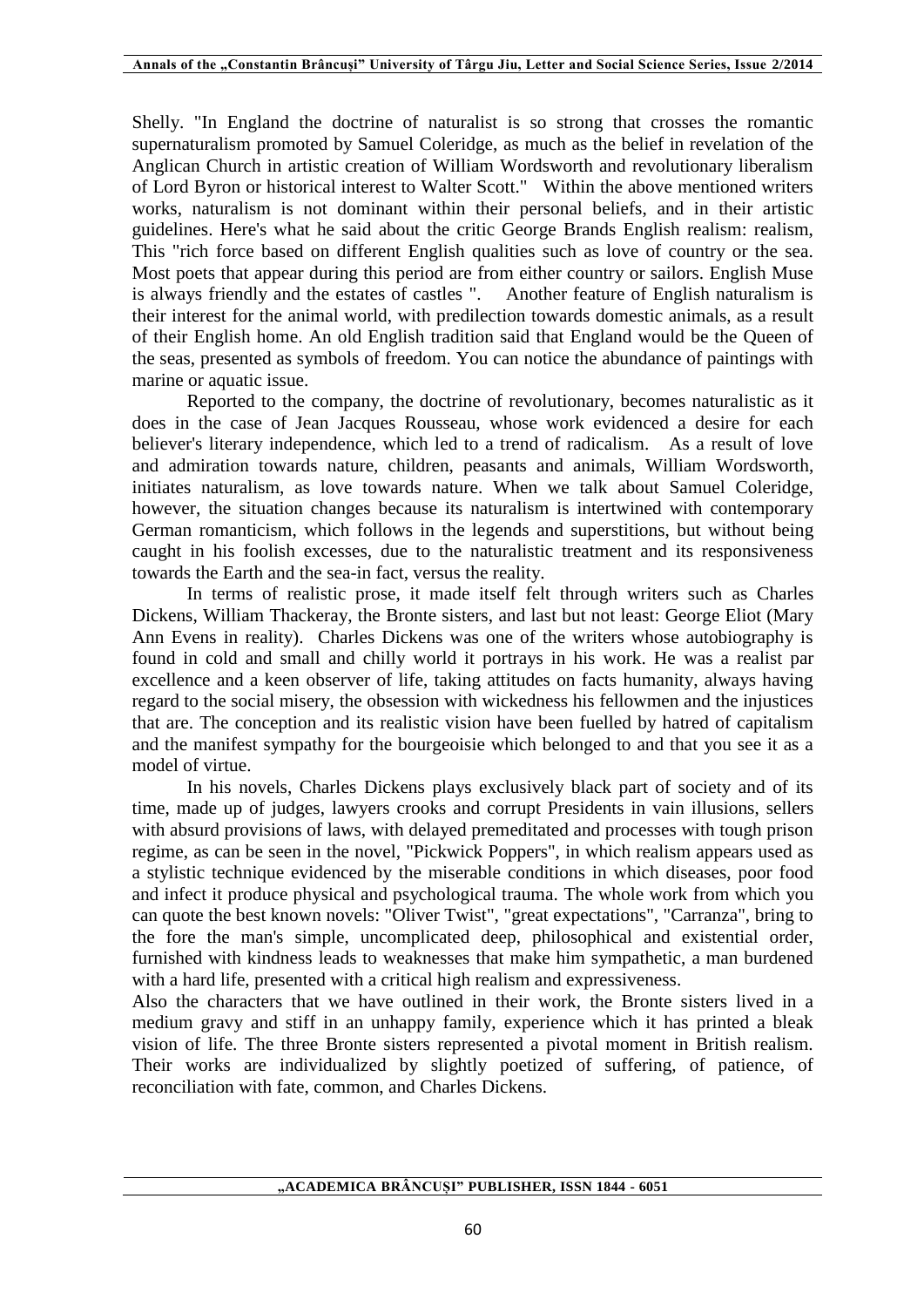Charlotte Bronte, a very introverted and a sentimental abandoned by fate in utilitarian and hypocritical society, will live a lifetime in poverty and sadness, would eventually come to a large extent with its characters. The novel which gave him fame was "Jane Eyre"-true protest against many aspects of life time, slope of the aristocracy, of hypocrisy and fanaticism. Note the originality of the novel is seen as a strong aspiration to freedom from social prejudices and to equality between women and men. Realism and stronger it is, the author of Kayak's novel "Wuthering Heights". This novel is mostly a love story, but not one in the romantic manner, but in the most realistic manner possible, with typical characters of the 19th century.

Catherine and Heathcliff live a love impossible due to the very different personalities, but also of the environment which greatly influence the personality of people. Cathy will marry with a man, but the feelings for Heathcliff did not leave a will never be happy. This love will dramatically mark the existence and will destroy the soul. But all these are minor since the novel combines both love and malice in an emotionally unbalanced passion always remain chaste, and sensuality is missing entirely. Less popular than her sisters, Anne Bronte is noted for literary criticism by novel "Agnes Grey", considered a autobiography of the five years in which he lived the sad experience working as a governess in more bourgeois houses. Worthy of note and very impressive is the scene in which he is forbidden to attend the funeral of their father, with a cynicism and an almost naturalistic malice. As with his sister Charlotte roman, "Jane Eyre", it tells the suffering and abuse endured by a young woman condemned to live in a small and chilly world, a world of men.

William Makepeace Thackeray is certainly a realist critique, but is also tied to the best traditions of English literature, the great descriptions of 18th-century opera that brought him fame-"vanities millennial fair", it is a false criticism of England's social values at the beginning of the 19th century, the title has the inspiration of John Bunyan "The pilgrims Progress", in which the Christians and the evangelists had to pass on their way to heaven through a town called "Vanity". Here satirist damascened atmosphere reaches its peak the year 1848, which meant both for England and for the whole continent a moment of affirmation of democratic forces.

With a remarkable realism, William Thackeray creates a whole array of human folks and wicked, petty or benevolent. In spite of virtue and honour Saint Petersburg, it will bring you happiness. To the contrary, despite the exemplary morality, will discover that the man she loves was planning to leave for Becky, who is seeking a place in high society by any means. Striving since childhood at a lavish lifestyle far superior to her social level it will use all the strengths and will manage to impose itself in the world of the aristocracy. The words with which the novel ends: "vanity of vanities, Ah! Who is happy in this world? Who fulfils desires or is satisfied with his success? ", remained famous in world literature, through their ability to contain the essence of reason of being of man.

Broad, realistic fresco of society, "millennial fair vanities" impresses with its message full of sarcasm. Instead of model heroes, brings to the fore antiheroes, individuals of wickedness, immoral, people will go out on a stage whose interpret strings only puppeteer he seen. Mary Anne Evans debuts in English literature under the pseudonym George Eliot. Due to misogamy society in which he lived, he preferred to take a manly name under which to protect the writings, which would probably have been ignored and doomed to anonymity if he knew at the outset that I belong to a woman. "Realism in his novels is the socialist type, making comments on taste" Victorian era ", by cultivating the